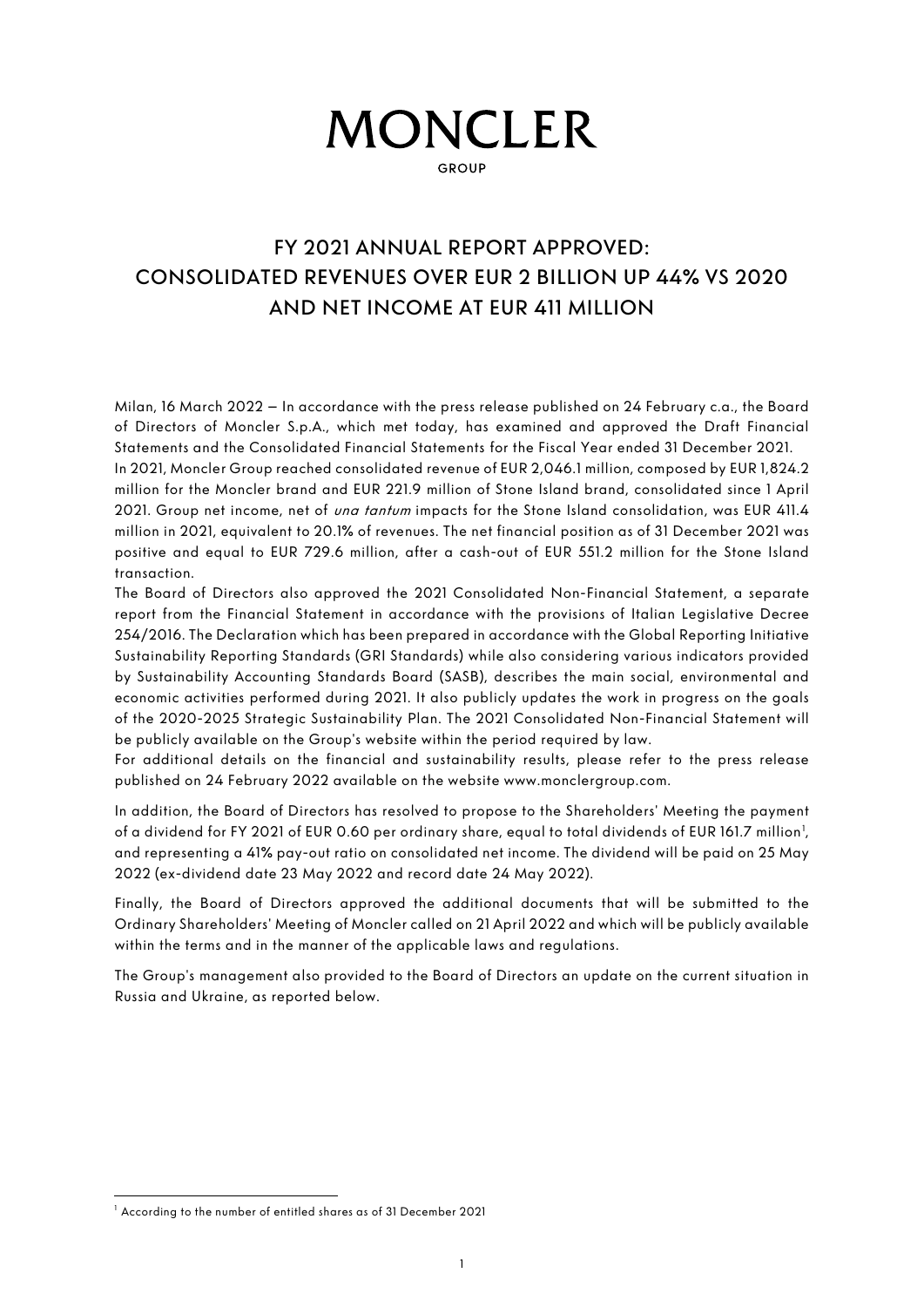#### UPDATE ON THE CURRENT GEOPOLITICAL SITUATION

With reference to the conflict in Ukraine, Moncler Group's management confirms that in addition to the closure of the store in Kiev, all commercial activities in Russia have also been temporarily suspended. The Group is present in the two countries with dedicated e-commerce, and for the brand Moncler with two directly operated stores (DOS) and three wholesale mono-brand stores (SiS). Moreover, the Group has around 100 multi-brand wholesale doors.

The total exposure to the two countries in FY 2021 – including revenues generated by Russian tourists buying outside Russia – was less than 2% of the Group's revenues. Although the uncertainty regarding the development of the situation and its possible impacts on global economies remains very high, significant consequences on FY 2022 results are currently not foreseen.

With regard to its supply chain, Moncler Group specifies that it does not purchase raw materials in Ukraine or Russia, nor use third-parties producers based there. The direct production site located in Bacau, Romania, and all third-party manufacturers based in neighboring areas are operating without any disruption due to the conflict in Ukraine. Moreover, whilst at logistics level the current situation could have an impact on the transportation systems and might lead to delays in the shipments of goods, there are currently no significant issues. Regarding the rising of the production costs, not only linked to the geopolitical situation, and to the potential increase in logistics costs, the Group confirms that as of today it does not expect any impact on profitability for FY 2022.

In Russia and Ukraine, Moncler employs 19 people with whom it is in constant contact to ensure all necessary support is being provided. In particular, with regards to its employees in Ukraine that have decided to leave the country, the Group is providing economic and organizational aids.

The Moncler Group also supports UNHCR, the United Nations High Commissioner for Refugees which protects and assists refugees around the world, and other organizations active in the area.